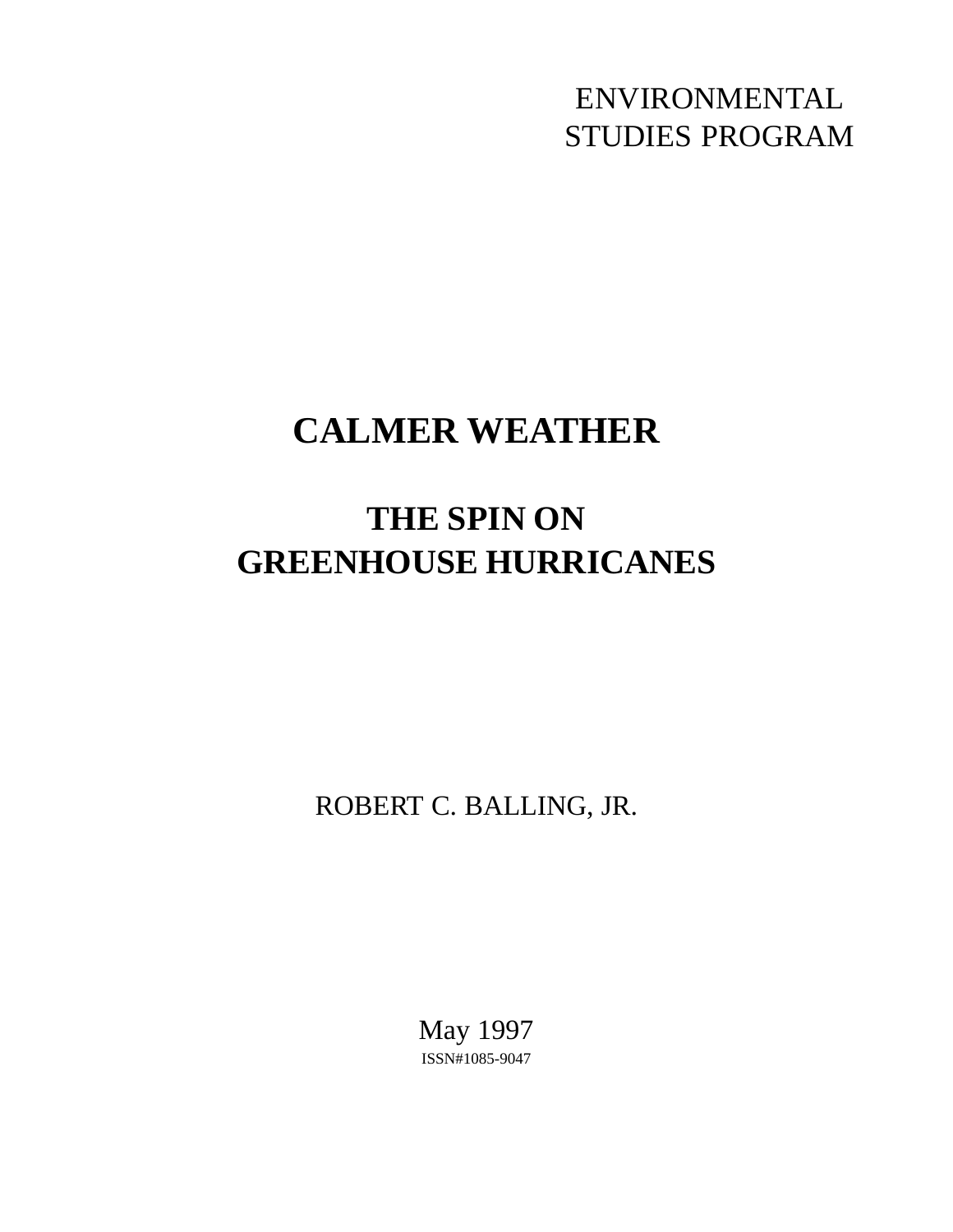# **CALMER WEATHER**

# **THE SPIN O<sup>N</sup> GREENHOUSE HURRICANES**

## **Robert C. Balling, Jr.**

### **EXECUTIVE SUMMARY**

Somehow, the public has been convinced that the future will include an increasing number of hurricanes of greater intensity that will cause substantial damage throughout the world. Worries about hurricanes have been added to concerns regarding heat stress, sea level rise, droughts, pestilence, crop failures, water shortages, wildfires, and all the other components of the greenhouse disaster.

What is most surprising about the claims regarding the increasing hurricane numbers and intensity in the greenhouse world is the general lack of theoretical or empirical evidence that can be found in support of the claim, particularly if one deals with the issue of hurricane numbers. Much of the evidence we have to date argues *against* the link between global warming and increased hurricane activity.

Concerns about warming-induced hurricanes got their start in 1986 when noted M.I.T. scientist Kerry Emanuel published a paper showing that a fall in sea-surface temperatures could prevent intense hurricanes, and that a warmer sea-surface could theoretically increase the upper limit of a storm's intensity. This publication set the stage for several more important Emanuel papers that would ultimately have a large impact on the greenhouse link to increased hurricane activity and the formation of "hypercanes" particularly intense hurricanes. Emanuel's research never predicted increased hurricane activity, but instead provided a theoretical discussion of the upper limit of hurricane intensity, given a very large increase in sea surface temperatures. Nonetheless, it was enough to encourage fear mongering about warming-induced hurricanes.

Shortly thereafter several articles appeared in the professional literature that cast serious doubts to the notion that hurricane activity was on the rise. This research showed that Atlantic hurricane activity over the period 1970 to 1987 was less than half of the activity observed for the period 1947 to 1969. Additional research suggested that a warmer world would actually produce fewer storms.

Throughout the 1990s, articles have appeared in major journals supporting and challenging the prediction of increased hurricane activity in the greenhouse world. Researchers found great year-to-year variability in the hurricane data, but no significant evidence to link hemispheric temperatures to variations in hurricane activity. Scientists examining long term hurricane trends found a clear downward trend over the past 50 years. The Intergovernmental Panel on Climate Change, often represented as the scientific consensus, concluded in 1995 that: "Although some models now represent tropical storms with some realism for present day climate, the state of the science does not allow assessment of future changes." Scientific research into hurricanes has not produced ringing endorsements for the popular claim that global warming is causing or will cause more hurricane activity.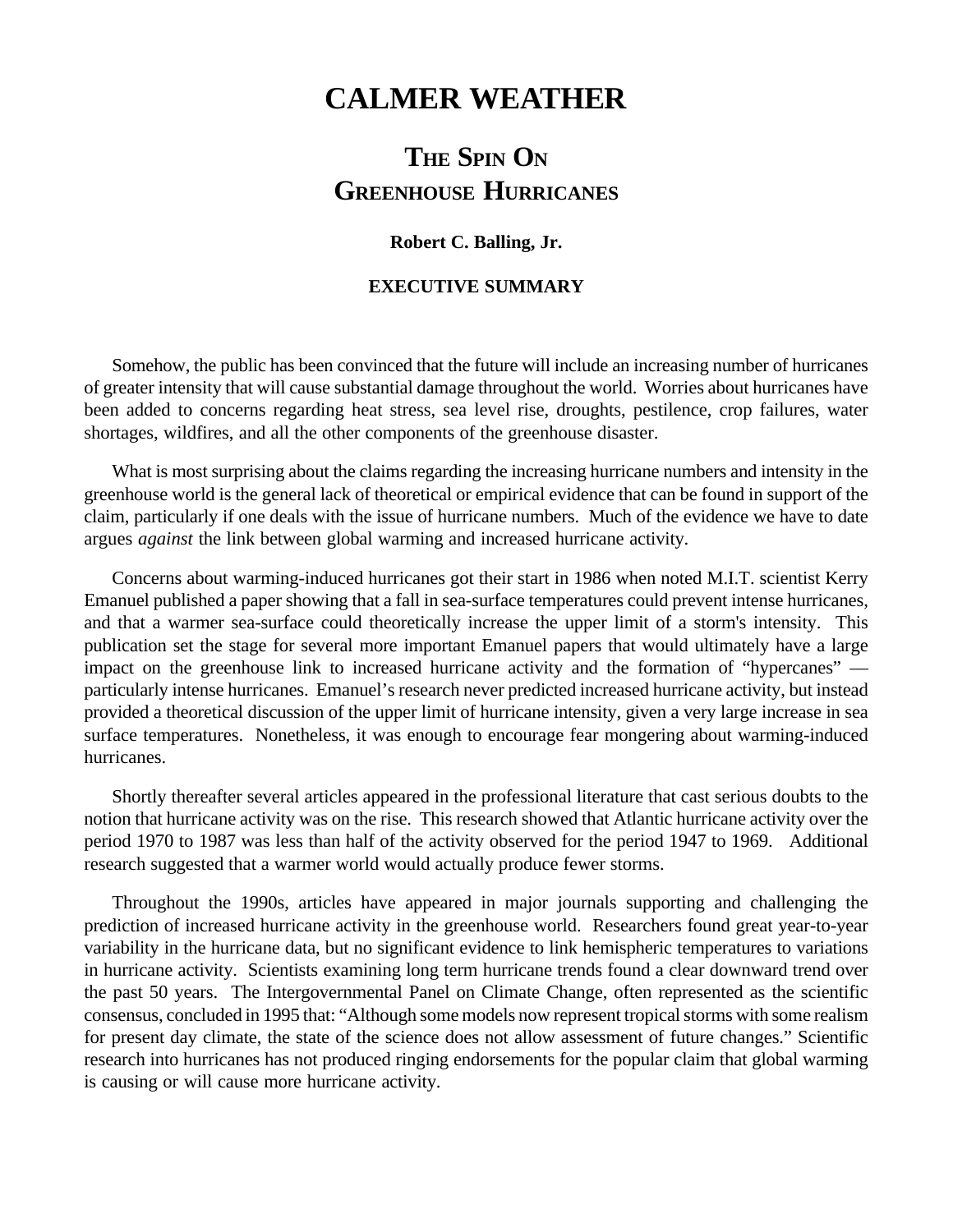One of the most interesting ironies in the claims that recent hurricane activity is linked to warming is that the warming itself may not have occurred — there is strong evidence from satellite measurements that the planet has actually cooled over the past few decades. Blaming hurricanes on recent warming is flawed on all fronts – not only is there little to no linkage between global warming and hurricane activity, but there seems to have been no warming in recent decades either.

A highly popular view has developed that the buildup of greenhouse gases will cause the sea-surface and atmospheric temperatures to rise, and that this will result in an increase in the number and intensity of damaging hurricanes around the world. But, as with so many other elements in the greenhouse debate, the theoretical and empirical evidence is not very supportive of this claim. Indeed, there is plenty of evidence to argue that the greenhouse effect will suppress hurricane activity. In the end, there is little reason to expect an increase in hurricane activity throughout the upcoming century.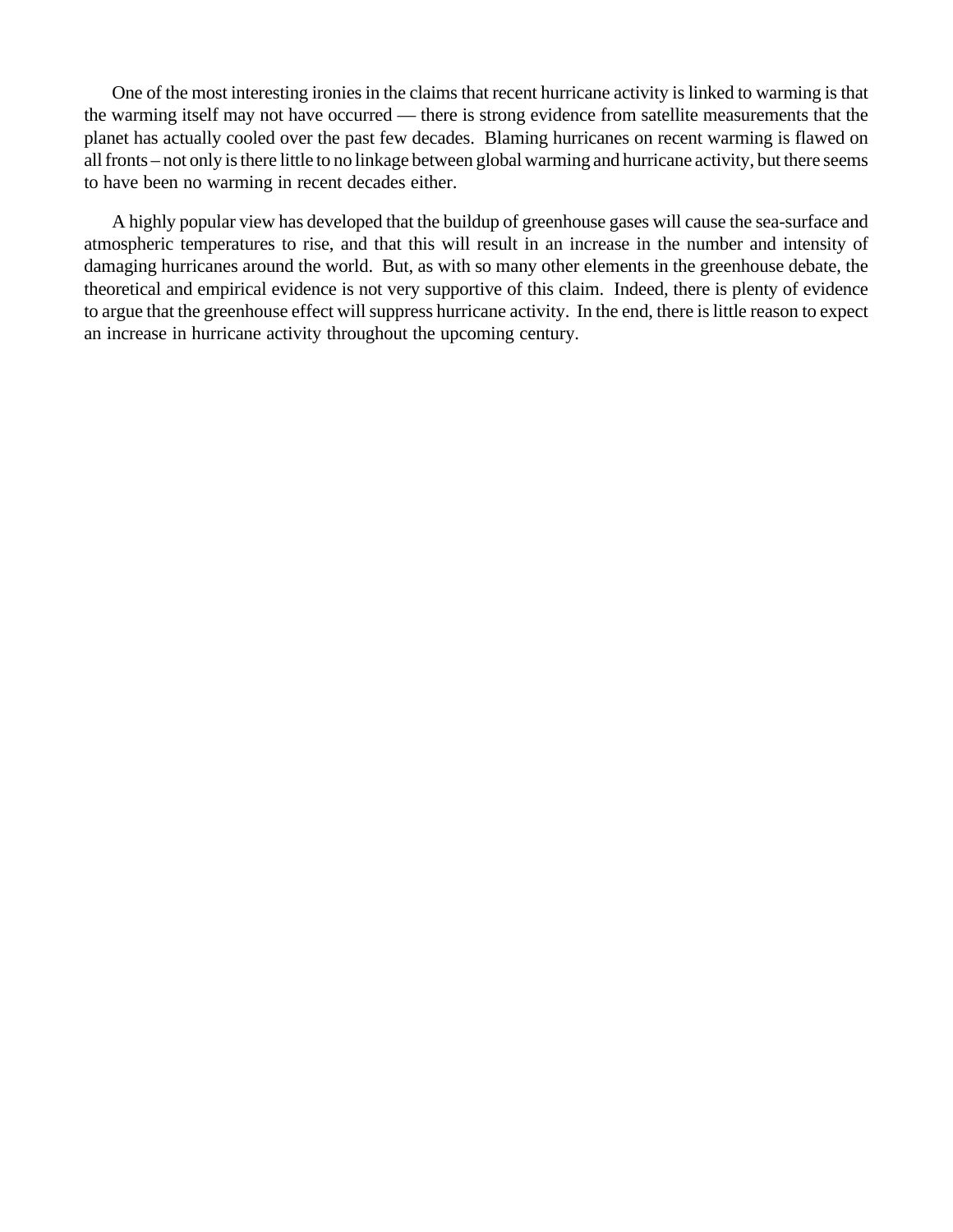# **CALMER WEATHER**

# **THE SPIN O<sup>N</sup> GREENHOUSE HURRICANES**

# **Robert C. Balling, Jr.**

# **INTRODUCTION**

The cover of the January 22, 1996 *Newsweek* showed a man walking through the whiteout of a snowstorm and curiously proclaimed "The Hot Zone: Blizzards, Floods & Hurricanes: Blame Global Warming." To really emphasize the point, "Hot" and "Global Warming" appeared in bright red letters blaring through the white background of blowing snow. To this day, news reports of hurricanes (also called typhoons or tropical cyclones) anywhere around the world are often accompanied by statements mentioning global warming, the greenhouse effect, and the anthropogenic influence on climate.

Somehow, the public has been convinced that the future will include an increasing number of hurricanes of greater intensity that will cause substantial damage throughout the world. We have convinced ourselves that worries about hurricanes should be added to concerns we have regarding heat stress, sea level rise, droughts, pestilence, crop failures, water shortages, wildfires, and all the other components of the greenhouse disaster. This prediction is especially scary given the fact that hurricanes are among the most devastating natural disasters that impact much of the world. Accordingly, suggestions for an increase in hurricane activity should be taken very seriously, and those suggestions deserve critical analysis by scientists and policymakers alike.

What is most surprising about the claims regarding the increasing hurricane numbers and intensity in the greenhouse world is the general lack of theoretical or empirical evidence that can be found in support of the claim, particularly if one deals with the issue of hurricane numbers. Much of the evidence we have to date argues *against* the link between global warming and increased hurricane activity. International scientific bodies have divorced themselves from the popularized prediction, and within the most recent months, research is showing that our future may have *fewer* hurricanes of less intensity potentially doing less damage than ever before.

Like so many other elements of the greenhouse debate, the theoretical and empirical evidence does not seem to matter at all to some individuals interested in spreading the gloom and doom of global warming. I spent nearly one hour with the *Newsweek* authors explaining to them all that will follow

*We have convinced ourselves that worries about hurricanes should be added to concerns regarding heat stress, sea level rise, droughts, pestilence, and all the other components of the greenhouse disaster.*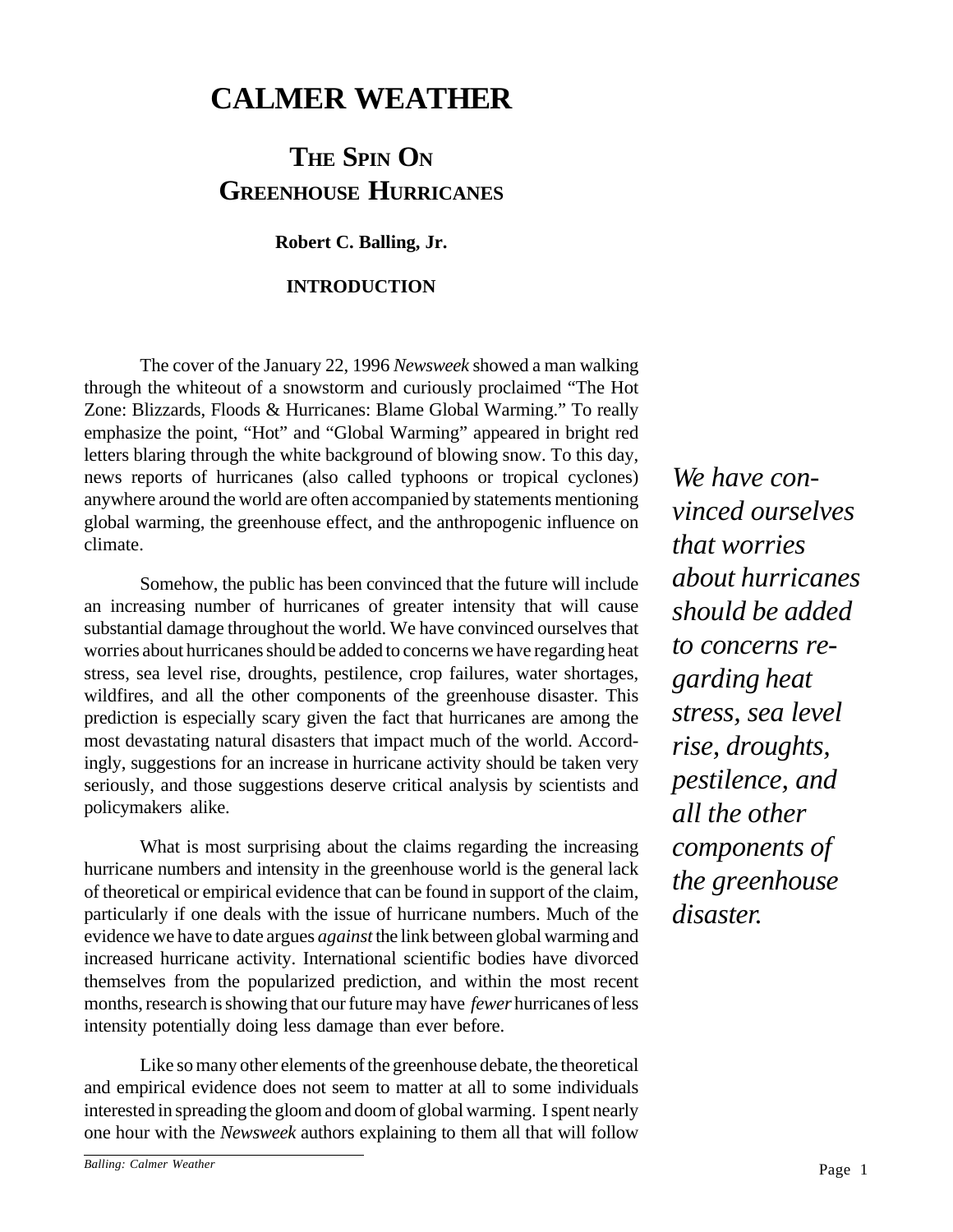in this chapter, but despite this discussion, the magazine published a cover story in which hurricanes are "blamed" on global warming. This was not a matter of confusion regarding a complex scientific issue — I fully believe that *Newsweek* chose to ignore the facts and present the scariest possible story regarding our future and global warming.

### **BUILDING THE LINK**

If the observational and theoretical evidence argues against a linkage between greenhouse gases, global warming, and the intensification of hurricane activity, one may fairly question how the linkage became such a permanent pillar in the global warming apocalypse. A rather amazing set of circumstances may be behind any fear we now have for a future of hurricane destruction.

In 1986, noted M.I.T. hurricane scientist Kerry Emanuel published a highly technical and complex paper in the prestigious *Journal of the Atmospheric Sciences* dealing with the air-sea interactions and hurricane activity.<sup>1</sup> Within that article, Emanuel showed that if the sea-surface temperature falls below approximately 26°C, intense hurricanes would become a physical impossibility. The cooler sea-surface temperatures would strengthen the inversion that exists in the trade winds of the subtropical to tropical latitudes, thereby limiting the growth of convective clouds in the hurricane system. Emanuel further showed that the intensity of a hurricane has a welldefined upper limit that is governed, in part, by the degree of thermodynamic disequilibrium between the atmosphere and the underlying ocean. In simple terms, a warmer sea-surface could theoretically increase the upper limit of a storm's intensity. Only a few storms actually approach this theoretical upper limit, but those storms turn out to be the most destructive and dangerous. Whether he realized it at the time, Emanuel had set a foundation for one of the more interesting misconceptions in the greenhouse debate.

This 1986 publication set the stage for several more important Emanuel papers that would ultimately have a large impact on the greenhouse link to increased hurricane activity. The following year, Emanuel published another article in the *Nature* on the dependence of hurricane activity on climate.<sup>2</sup> He showed that a numerical model perturbed by an increase in greenhouse gases would increase the disequilibrium between the ocean surface and the overlying atmosphere, and the theoretical upper limit of storm intensity would increase. This is not to say that the world would see more hurricanes or even more intense hurricanes, but the upper limit of intensity could increase. For a 3°C increase in sea surface temperatures, the potential destructive power, as measured by the square of the wind speed, of storms

*Research is showing that our future may have* fewer *hurricanes of less intensity potentially doing less damage than ever before.*

<sup>&</sup>lt;sup>1</sup> K. A. Emanuel, "An air-sea interaction theory for tropical cyclones. Part I: Steady-state maintenance," *Journal of the Atmospheric Sciences,* Vol. 43 (1986), pp. 585-604.

<sup>2</sup> K. A. Emanuel, "The dependence of hurricane intensity on climate," *Nature,* Vol. 326 (1987), pp. 483-485.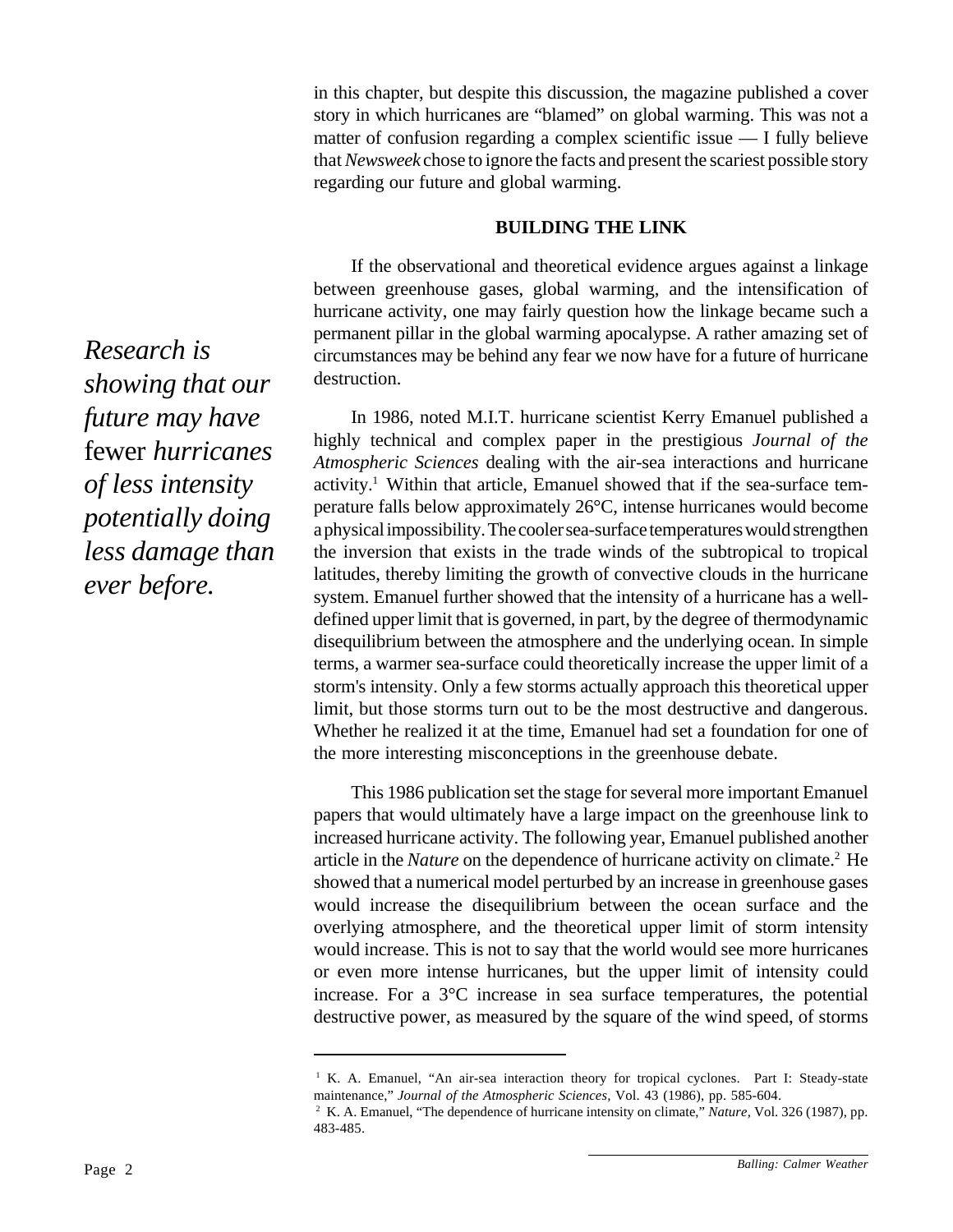approaching this theoretical limit could increase by 40 to 50 percent. Emanuel acknowledged from the outset that there are many reasons to be skeptical about his conclusions regarding this limit of storm intensity, particularly as this value is determined for future climatic conditions. Yet these qualifications are rarely heard in contemporary discussions.

Several more papers in 1988 firmly set the stage for the inclusion of hurricanes into all future gloomy greenhouse predictions. A third paper by Emanuel in the *Journal of the Atmospheric Sciences* further developed the linkage between the upper limit of storm intensity and the warming occurring in the atmosphere.<sup>3</sup> Very importantly, this third paper introduced the rather snappy term "hypercane" into the vocabulary of the atmospheric scientists. Not many people understood that Emanuel was talking about the upper limit of storm intensity, and he suggested with a warming of the sea-surface of 6°C to  $10^{\circ}$ C (and with conditions in the lower stratosphere held constant), a supersized ultra-powerful hypercane becomes a theoretical possibility. No computer model ever predicted a greenhouse-induced temperature rise of 6°C for the tropical and subtropical sea surfaces that spawn hurricanes, but nonetheless, Emanuel had produced some interesting and valuable information about the physics of hurricane development and maintenance. These ideas were presented to a more popular audience in a paper he prepared for the *American Scientist*, and not surprisingly, more people learned about the hypercane.<sup>4</sup> By the summer of 1988, a world-class scientist at a first-rate institution had published articles in the finest journals that provided a linkage between atmospheric concentrations of greenhouse gases, global warming, and the development of these extraordinary hypercanes.

Other scientists also published articles in 1988 that were in agreement with the work of Emanuel.<sup>5</sup> In addition, Hobgood and Cerveny used a numerical hurricane model to simulate conditions during the height of an ice age, and they found a significant reduction in the intensity of the storms that developed in the model.<sup>6</sup> If hurricanes weaken in ice age conditions, it is logical to assume they may strengthen during a time of increased planetary temperature.

 The summer of 1988 also happened to be the time when the greenhouse effect and global warming made headlines day after day. That summer was an absolute climate calamity in many parts of the world, including North America. The summer of 1988 saw a severe drought in the southeastern United States, the drying up of the Mississippi River, record breaking heatwaves, and wildfires in the American West (including the Yellowstone

*By the summer of 1988, a worldclass scientist at a first-rate institution had published articles in the finest journals that provided a linkage between atmospheric concentrations of greenhouse gases, global warming, and the development of hypercanes.*

<sup>3</sup> K. A. Emanuel, "The maximum intensity of hurricanes," *Journal of the Atmospheric Sciences,* Vol. 45 (1988), pp. 1143-1156.

<sup>4</sup> K. A. Emanuel, "Toward a general theory of hurricanes," *American Scientist,* Vol. 76 (1988), pp. 370-379.

<sup>5</sup>see for instance R. T. Merrill, "Environmental influences on hurricane intensification," *Journal of the Atmospheric Sciences,* Vol. 45 (1988), pp. 1678-1687.

<sup>6</sup> J. S. Hobgood and R.S. Cerveny, "Ice-age hurricanes and tropical storms," *Nature,* Vol. 333 (1988), pp. 243-245.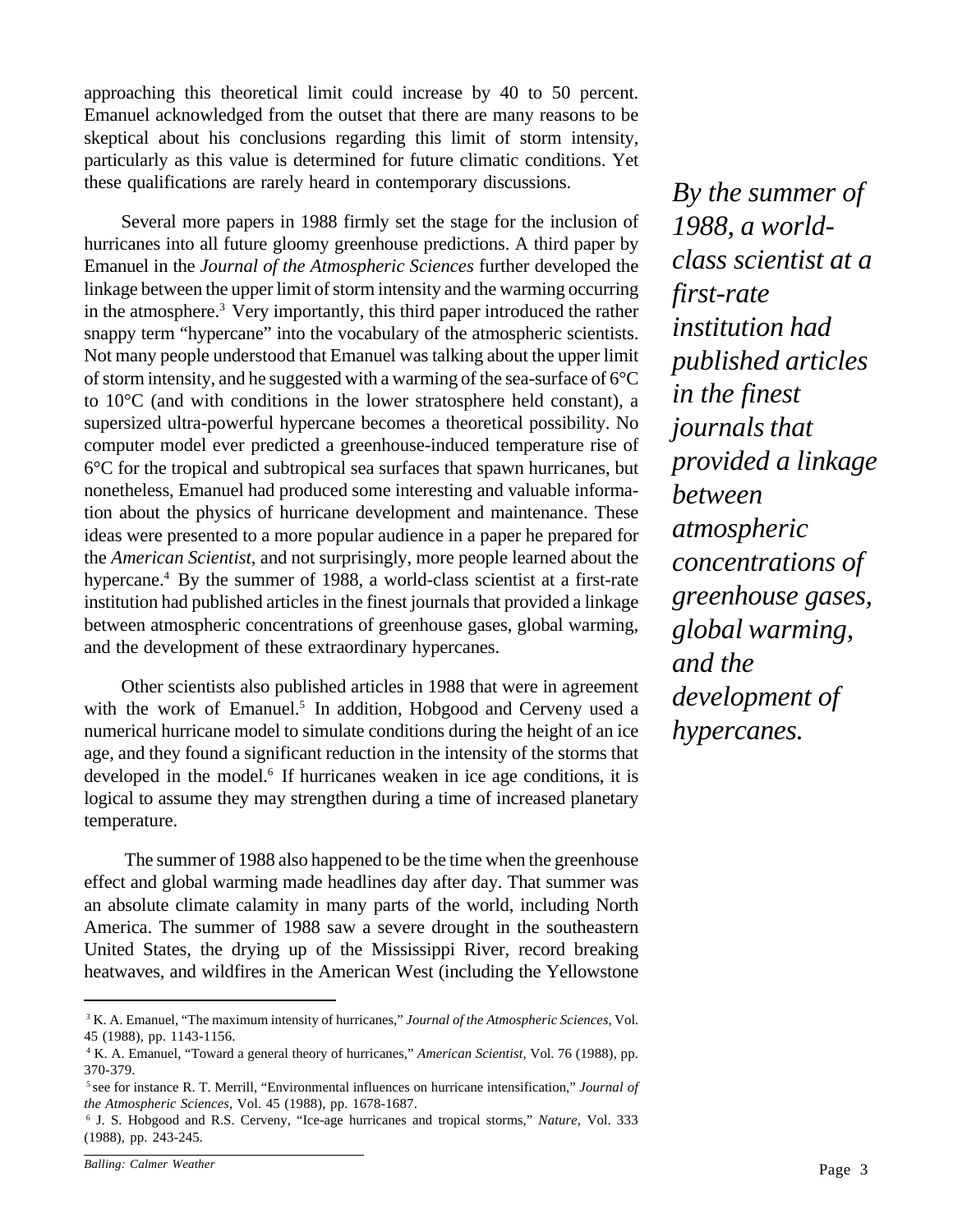fires). All of these events followed climatoligist James Hansen's famous June 23 statement to Congress that scientists are "99 percent certain" that the anthropogenic greenhouse effect was having an impact on the global climate system.<sup>7</sup> The linkage between the greenhouse effect and hurricanes got a boost the following September when nature provided us with the storm of the century.

North Americans had suffered through a summer like no other, and the greenhouse effect was the culprit many of us blamed for our climate problems. Just as things were quieting down, a tropical storm named Gilbert appeared in September south of the Virgin Islands. Unlike other storms of the that hurricane season, Gilbert grew at an alarming rate. Its center pressure dropped to 885 millibars which was the lowest pressure ever recorded for a hurricane in the Western Hemisphere. Winds in Gilbert were sustained at 280 km/hr (175 mph) as it smashed into the area around Cancun in the Yucatan of Mexico. Gilbert then headed north and arrived in southern Texas on September 16; prayers for rain to end the drought were more than answered as Gilbert died in the interior of the United States.

Suddenly, the image of hurricanes, or even hypercanes, was embossed into our vision of the greenhouse world. While the greenhouse effect was so much a part of the public mindset, this enormous hurricane came along to confirm our worst fears about the future. Emanuel's work was brought into the discussion as proof that solid theoretical and empirical arguments existed in the finest journals linking global warming to super-size hurricanes. Fearmongering became easy for anyone selling the greenhouse scare — the proof was before our eyes as we saw the incredible images of destruction associated with Hurricane Gilbert. If the events of 1988 were not sufficiently convincing, Hurricane Hugo struck the southeast coast of the United States in the following year, ending all skepticism. People came to believe that hurricanes were increasing in intensity, magnitude, areal extent, duration, and ability to devastate our coastlines.

Bookstores and newsstands were suddenly filled with new issues proclaiming the coming disaster that would be driven, in part, by the increase in hurricane damage. Anyone even remotely skeptical on the issue might look to the most credible professional organizations for a statement regarding the future with respect to hurricane activity. The governing council of the American Meteorological Society and the Board of Trustees of the University Corporation for Atmospheric Research issued a policy statement in 1988 suggesting that greenhouse-induced global warming over the next 50 years will likely lead to "a higher frequency and greater intensity of hurricanes."<sup>8</sup> By the end of the 1980s, the public must have been convinced that the scientific community was reasonably certain of this prediction, and, as we

*If the events of 1988 were not sufficiently convincing, Hurricane Hugo struck the southeast coast of the United States in the following year to end all skepticism.*

<sup>&</sup>lt;sup>7</sup> Testimony before the Senate Committee on Energy and Natural Resources, June 23, 1988.

<sup>&</sup>lt;sup>8</sup> American Meteorological Society Council and the Board of Trustees of the University Corporation for Atmospheric Research, "The changing atmosphere - challenge and opportunities," *Bulletin of the American Meteorological Society,* Vol. 69 (1988), pp. 1434-1440.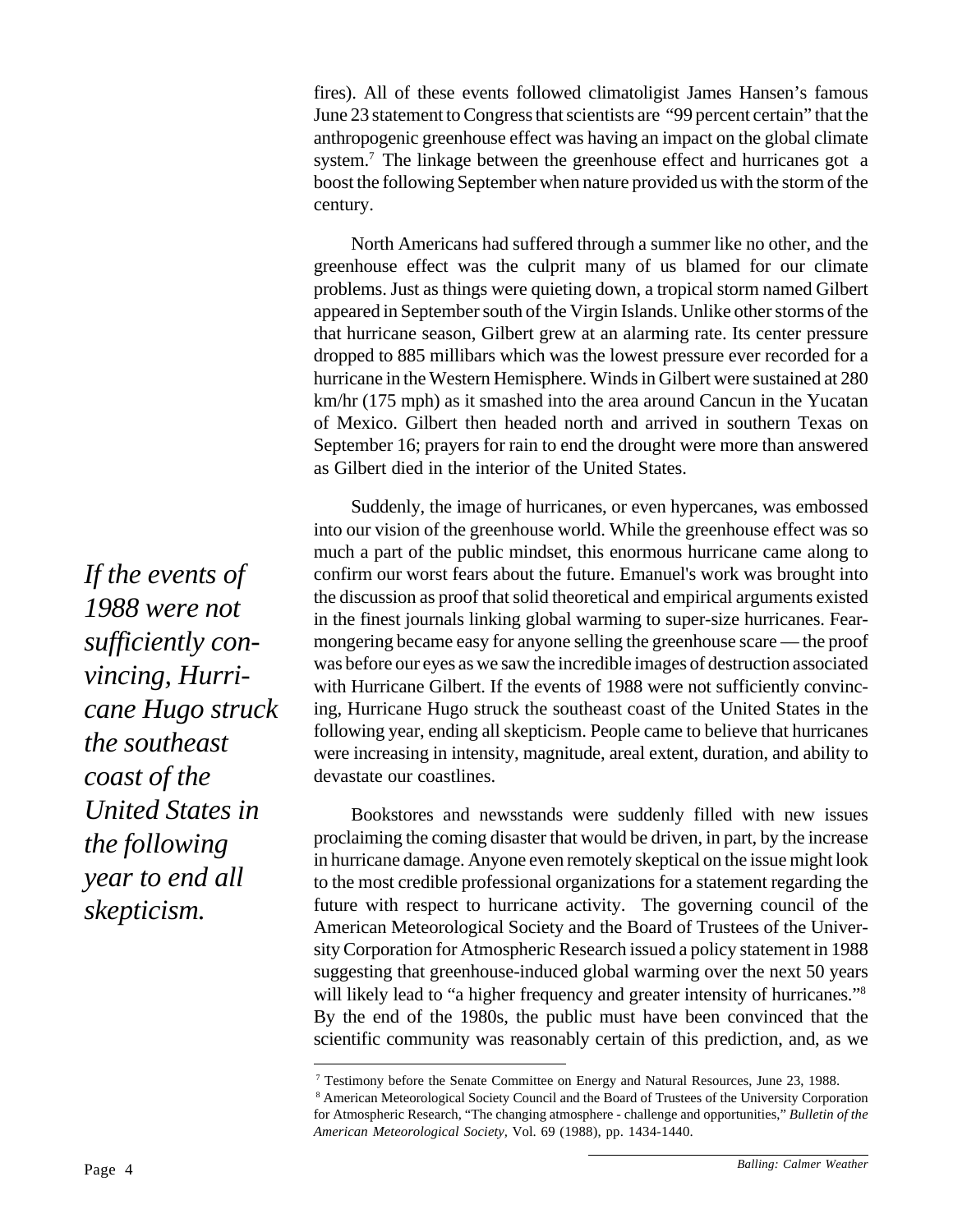have seen, there were certainly many good reasons to believe in a coming hurricane-driven set of disasters. Anyone could, for whatever reason, construct a powerful case that humans were facing a world of greenhouse-related perils, including the near-certain threat from the coming hurricanes and hypercanes.

#### **THE DEBATE BEGINS**

 As with so many components in the greenhouse debate, the hurricane story might seem an open and shut case. Emanuel's research provided theoretical reasons to expect an increase in hurricane activity given the buildup of greenhouse gases. He gave us an easy to remember and scary new name (hypercanes), the world seemed to be warming, and Hurricanes Gilbert and Hugo appeared to provide the final proof. However, as with virtually any other area of science, some people began to question this simple interpretation. Some scientists understood that Kerry Emanuel never made a prediction of increased hurricane activity, but rather, he provided a theoretical discussion of the upper limit of hurricane intensity given a very large increase in sea surface temperatures. Within the community of scholars that knew the most about hurricanes and what Emanuel's research really showed, a quiet caution surrounded the loud and public proclamations regarding the prediction of increased hurricane activity.

In 1990, three different articles appeared in the professional literature that made no headlines in the public outlets, but cast serious doubts to the notion that hurricane activity was on the rise. Noted hurricane scientist William Gray published an article in *Science* dealing with landfall of intense hurricanes in the United States and its relation to rainfall in West Africa.<sup>9</sup> Within that article, Gray revealed that Atlantic hurricane activity over the period 1970 to 1987 was less than half of the activity observed for the period 1947 to 1969. The greenhouse gas concentration was going up exponentially, and yet, Gray found that hurricanes were not showing the expected increase in number or intensity. Rather, they were showing a decrease in overall activity.

 Another research project was published in 1990 in *Meteorology and Atmospheric Physics* by a band of greenhouse skeptics at Arizona State University.<sup>10</sup> I worked with Sherwood Idso and Randall Cerveny on a research project that ultimately challenged the prediction for increasing hurricane numbers and intensities in the greenhouse world. For this paper we gathered hurricane data for the central Atlantic, east coast of the United States, the Gulf of Mexico, and the Caribbean Sea for the period 1947 to 1987. Data prior to 1947 were considered unreliable and potentially biased

*In 1990, three different articles appeared in the professional literature that made no headlines in the public outlets, but cast serious doubts to the notion that hurricane activity was on the rise.*

<sup>9</sup> W. M. Gray, "Strong association between West African rainfall and U.S. landfall of intense hurricanes," *Science,* Vol. 249 (1990), pp. 1251-1256.

<sup>&</sup>lt;sup>10</sup> S. B. Idso, R.C. Balling Jr., and R. S. Cerveny, "Carbon dioxide and hurricanes: Implications of Northern Hemispheric warming for Atlantic/Caribbean storms," *Meteorology and Atmospheric Physics,* Vol. 42 (1990), pp. 259-263.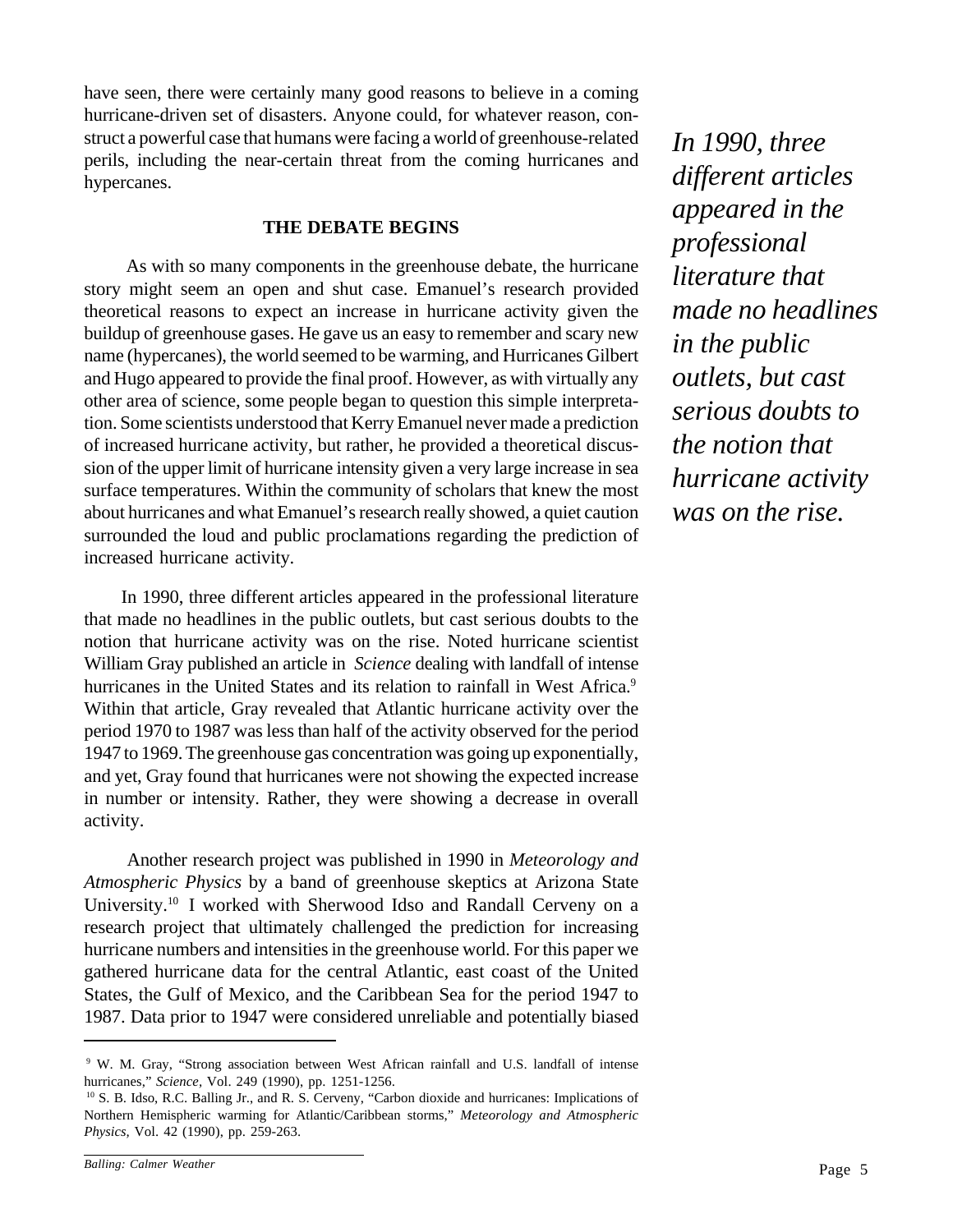*There is basically no trend of any sort in the number of hurricanes experienced in any of the four regions with respect to variations in temperature.*

from hurricane assessment procedures used prior to the end of the Second World War. We carefully collected information on the number of hurricanes observed each year in the study area, the number of days with hurricanes, and the number of storms within various hurricane intensity categories. Rather than assess trends in these hurricane variables over the 41-year period, we compared the hurricane data to estimates of the surface temperature in the Northern Hemisphere. Recognizing that the Northern Hemisphere had shown considerable variation (nearly  $1^{\circ}$ C) in temperature over the 1947 to 1987 period, we wondered how hurricanes had responded to these observed temperature variations.

Our research found that "there is basically no trend of any sort in the number of hurricanes experienced in any of the four regions with respect to variations in temperature."<sup>11</sup> The number of hurricane days was negatively related to the Northern Hemispheric temperatures; warmer years produced the lowest numbers of hurricane days while the cooler years had more than average numbers of hurricane days. The number of storms within the various intensity classes was also inversely correlated with the hemispheric temperature values (Figure 1). We examined the trends with different intensity





(Source: S. B. Idso, R.C. Balling Jr., and R. S. Cerveny, "Carbon dioxide and hurricanes: Implications of Northern Hemispheric warming for Atlantic/Caribbean storms," *Meteorology and Atmospheric Physics*, Vol. 42. 1990, pp. 259-263.)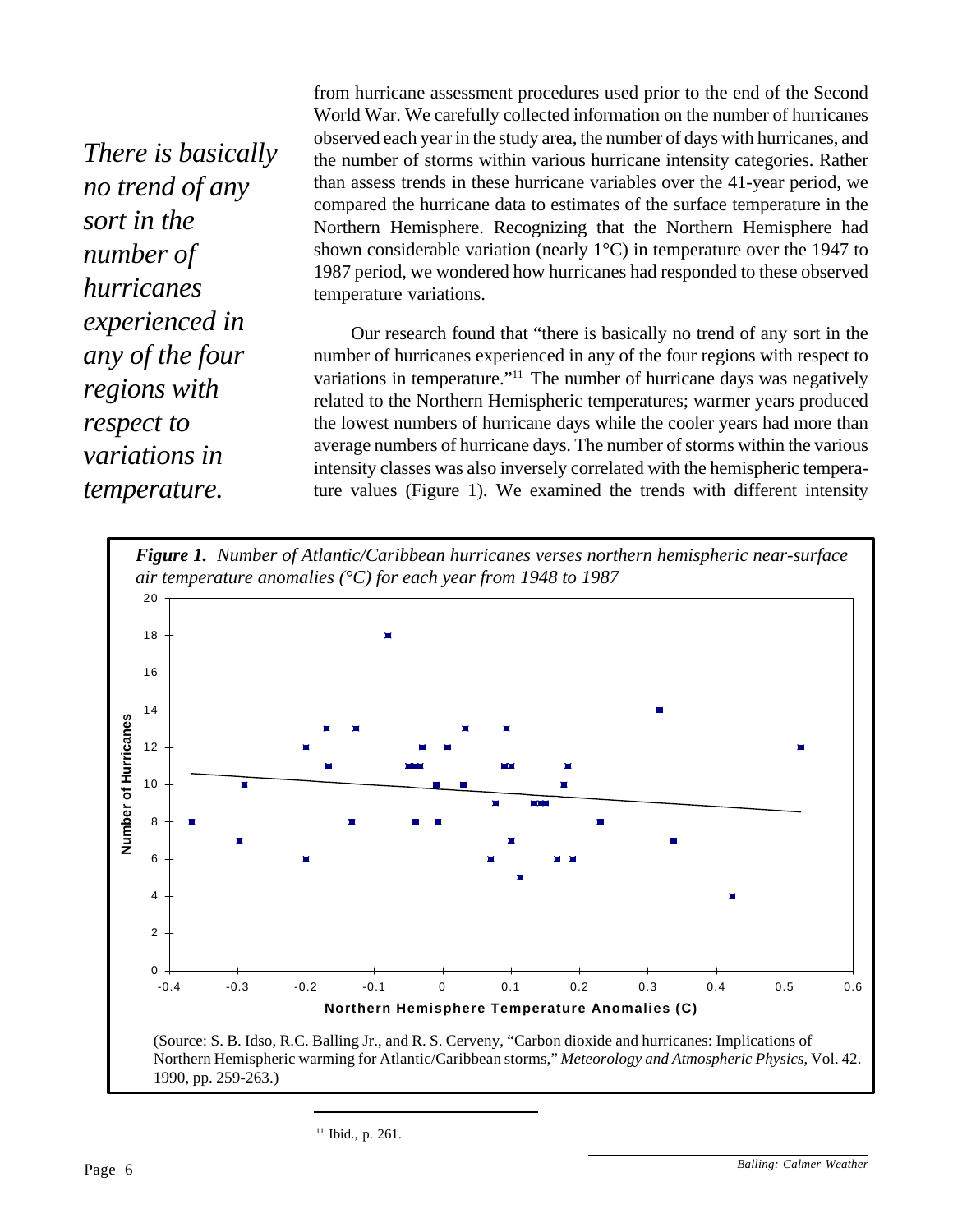classes and concluded: "For global warming on the order of one-half to one degree Centigrade, then, our analyses suggest that there would be *no change in the frequency of occurrence* of Atlantic/Caribbean hurricanes, but that there would be a significant decrease in the intensities of such storms."

This work had some impact on the scientific debate, but the findings were not publicized in major media outlets; good news about the climate makes fewer headlines.<sup>12</sup> Nonetheless, the scientific literature certainly contained another article with evidence arguing against the popular assertion that hurricanes should be blamed on global warming.

More research appeared in 1990 that raised doubts on the hurricane issue. Broccoli and Manabe published an article entitled "Can existing climate models be used to study anthropogenic changes in tropical cyclone intensity?"<sup>13</sup> When they allowed certain cloud-related feedbacks to be included in their numerical modeling experiments, they noted a 10 to 15 percent reduction in the number of days with hurricanes for a doubling of carbon dioxide. Their numerical simulation with cloud feedbacks suggested a reduction in hurricane number and/or duration for a world of higher concentrations of greenhouse gases. Broccoli and Manabe noted that their results were a bit unstable and highly dependent upon how they represented cloud processes within the model. Nonetheless, this research further undermined the idea that a warmer world would be a stormier world.

A pillar of the greenhouse scare was not likely to collapse given the evidence presented in these three articles. However, 1990 also brought the world the first scientific assessment from the Intergovernmental Panel on Climate Change.14 In the "Policymakers Summary" of that widely-distributed and highly-touted document, we are told "climate models give no consistent indication whether tropical storms will increase or decrease in frequency or intensity as climate changes; neither is there any evidence that this has occurred over the past few decades."<sup>15</sup> By the end of 1990, the issue of hurricanes and climate change had truly become a part of the heated debate.

<sup>12</sup> A few critics pointed to a potentially damaging aspect of the research: the fact that some financial support had been provided by the Cyprus Minerals Company. Funding from many other sources (e.g., National Science Foundation, Environmental Protection Agency, National Oceanic and Atmospheric Administration) would be fine, but funding from a mineral company involved with coal raised the jaundiced eye regarding the results presented in the article.

*Climate models give no consistent indication whether tropical storms will increase or decrease in frequency or intensity as climate changes.*

<sup>&</sup>lt;sup>13</sup> A. J. Broccoli, and S. Manabe, "Can existing climate models be used to study anthropogenic changes in tropical cyclone intensity?" *Geophysical Research Letters,* Vol. 17 (1990), pp. 1917- 1920.

<sup>14</sup> J. T. Houghton, G. J. Jenkins, and J. J. Ephraums eds., *Climate Change: The IPCC Scientific Assessment,* (Cambridge, England: Cambridge University Press, 1990).

<sup>15</sup> Ibid, pp. 25.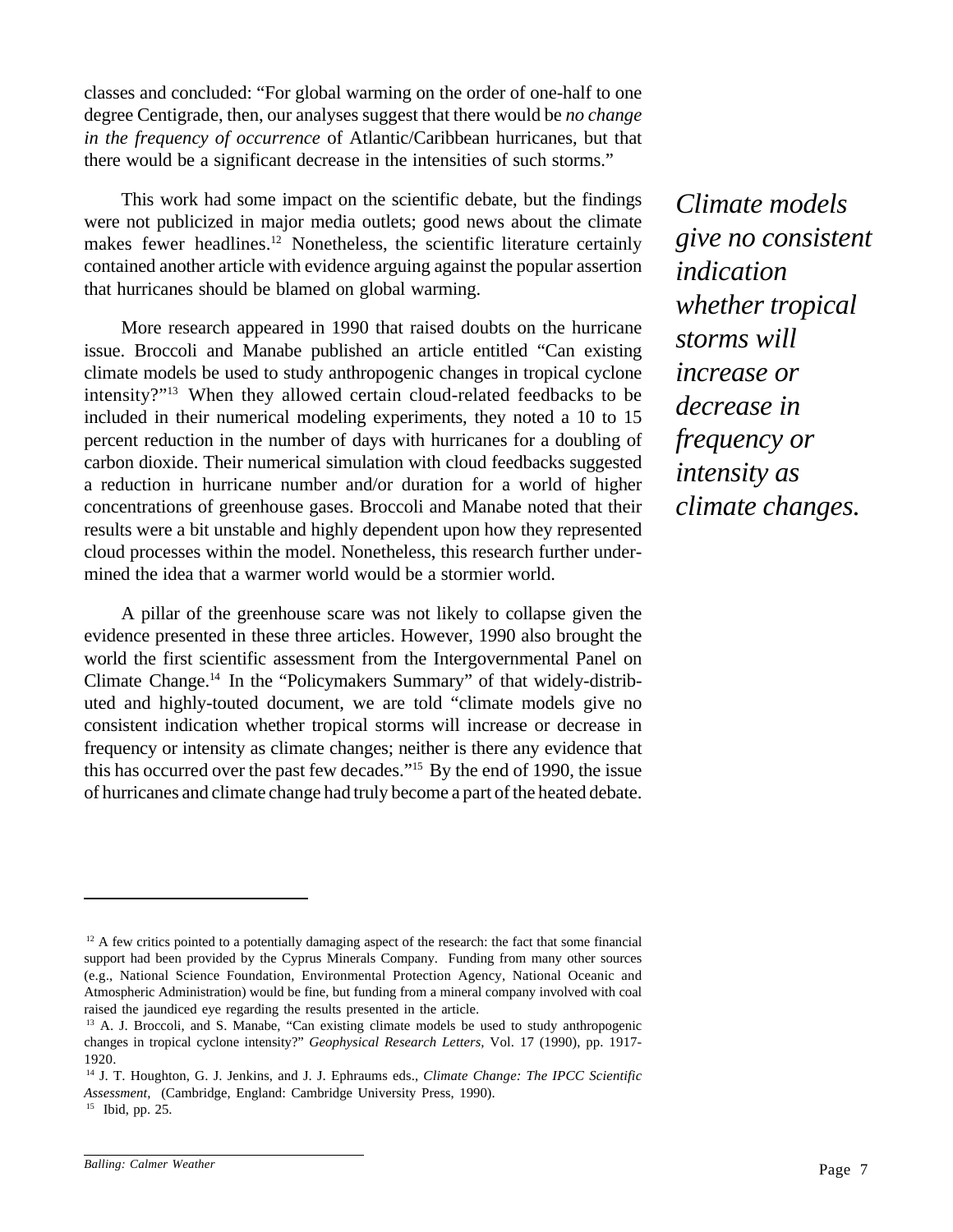#### **EBB AND FLOW IN THE 1990s**

Throughout the 1990s, articles have appeared in major journals supporting and challenging the prediction of increased hurricane activity in the greenhouse world. In an article dealing with impacts on tropical forests, O'Brien, Hayden, and Shugart assumed that a doubling of carbon dioxide would increase tropical sea surface temperatures from 1°C to 4°C and double the number of hurricanes, increase their strength by 40 to 60 percent, and extend the hurricane season.<sup>16</sup> Although their interest was clearly on the forests, their acceptance of the estimates of hurricane changes had the effect of adding weight and credibility to the claims. In addition, research by Ryan, Watterson, and Evans the suggested that area conducive to hurricane generation could expand substantially in a warming world, although they fully acknowledged that their results gave an overestimation of the area of cyclogenesis.<sup>17</sup>

In other research, Haarsma, Mitchell, and Senior used an 11-layer global general circulation model coupled with an ocean model and found that a doubling of the concentration of greenhouse gases would increase the frequency of hurricanes by 50 percent, increase the mean intensity of the storms by 20 percent, and increase the number of intense hurricanes developing in the greenhouse world.<sup>18</sup> Conversely, Landsea reported that the intensity of Atlantic hurricanes has been decreasing since the middle of this century.<sup>19</sup> Landsea carefully screened his data to remove known biases, and the decreasing trend remained an identifiable pattern in the intensity estimates (Figure 2, page 9).

 Soon thereafter, eight scientists collaborated on a major review piece entitled "Global climate change and tropical cyclones," that appeared in the *Bulletin of the American Meteorological Society* in 1994 (Lighthill, hereafter).<sup>20</sup> The authors took two basic approaches, but both led to the conclusion that "even though the possibility of some minor effects of global warming on tropical cyclone frequency and intensity cannot be excluded, they must effectively be 'swamped' by large natural variability." This is hardly an endorsement for the idea that any future increases in hurricanes can be expected or blamed on the buildup of greenhouse gases.

*Landsea reported that the intensity of Atlantic hurricanes has been decreasing since the middle of this century.*

<sup>&</sup>lt;sup>16</sup> S. T. O'Brien, B.P. Hayden, and H.H. Shugart, "Global climatic change, hurricanes, and a tropical forest," *Climatic Change,* Vol. 22 (1992), pp. 175-190.

<sup>&</sup>lt;sup>17</sup> B.F. Ryan, I.G. Watterson, and J.L. Evans, "Tropical cyclone frequencies inferred from Gray's yearly genesis parameter: Validation of GCM tropical climates," *Geophysical Research Letters,* Vol. 19 (1992), pp. 1831-1834.

<sup>18</sup> R. J. Haarsma, J. F. B. Mitchell, and C.A. Senior, "Tropical disturbances in a GCM," *Climate Dynamics,* Vol. 8 (1993), pp. 247-257.

<sup>19</sup> C. W. Landsea, "A climatology of intense (or major) Atlantic hurricanes," *Monthly Weather Review,* Vol. 121 (1993), pp. 1703-1713.

<sup>20</sup> J. Lighthill, G. Holland, W. Gray, C. Landsea, G. Craig, J. Evans, Y. Kurihara, and C. Guard, "Global climate change and tropical cyclones," *Bulletin of the American Meteorological Society,* Vol. 75 (1994), pp. 2147-2157.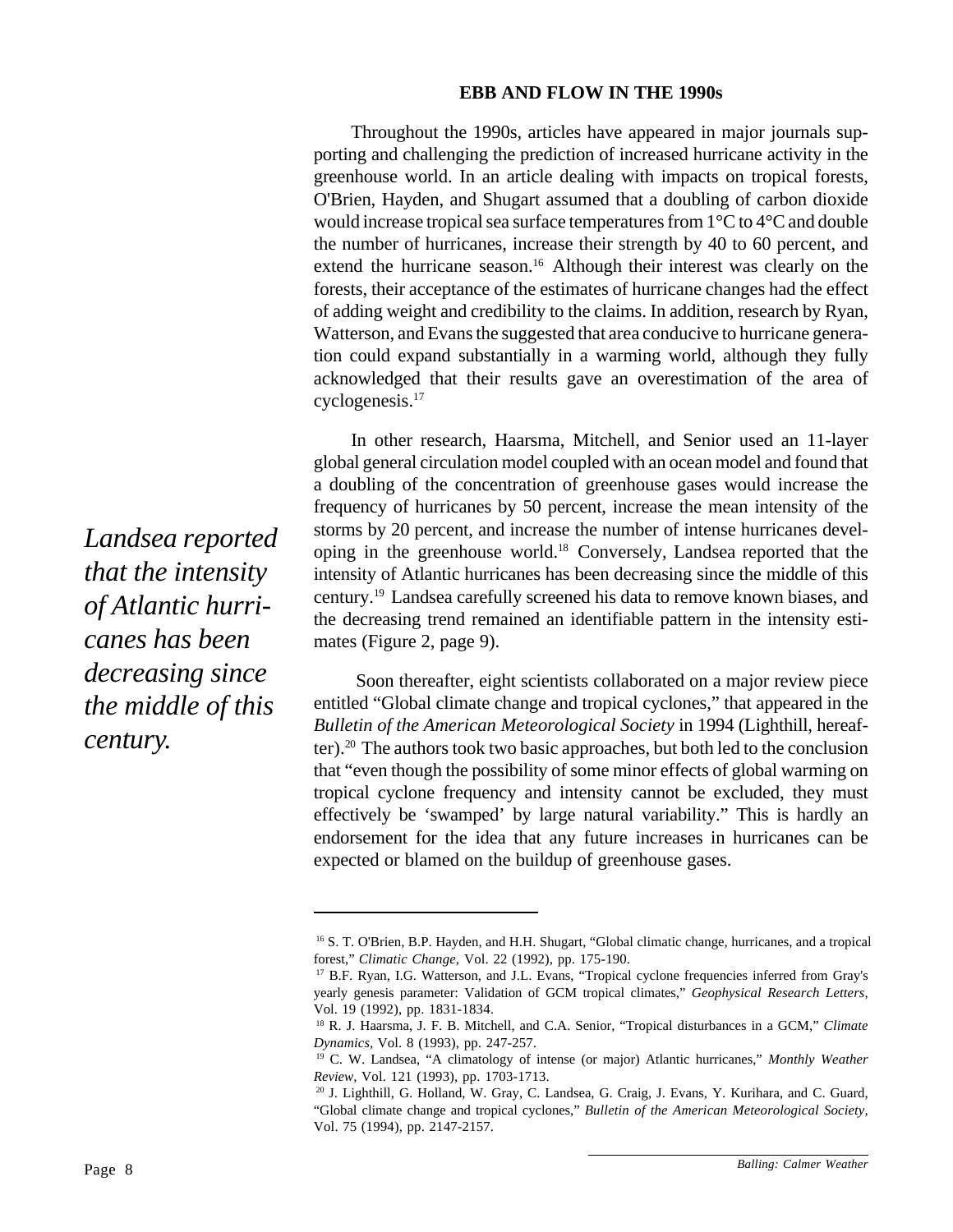



One approach taken in the Lighthill study involved an examination of a widely accepted list of conditions for permitting hurricane formation and development. The list includes some simple conditions such as a sea-surface temperature above 26°C, distance from the equator of at least five degrees of latitude, and fairly high relative humidity levels surrounding the storm. Other entries on the list examined more complex conditions dealing with the vertical temperature structure of the atmosphere, the change in wind velocity with height, and horizontal rotation of the system. Their analyses led to the conclusion that we should not expect any direct effects of changing sea surface conditions on hurricane frequency and intensity. The authors point out that many unknowns and indirect effects could occur, but they found most impacts of rising sea surface temperature to be self-limiting. In other words, global warming should not produce more hurricanes.

This study also examined the empirical records of hurricane activity since 1944 in the Atlantic and since 1970 in the Pacific. The authors noted great year-to-year variability in the hurricane data, but they could not find evidence to link hemispheric temperatures to variations in hurricane activity.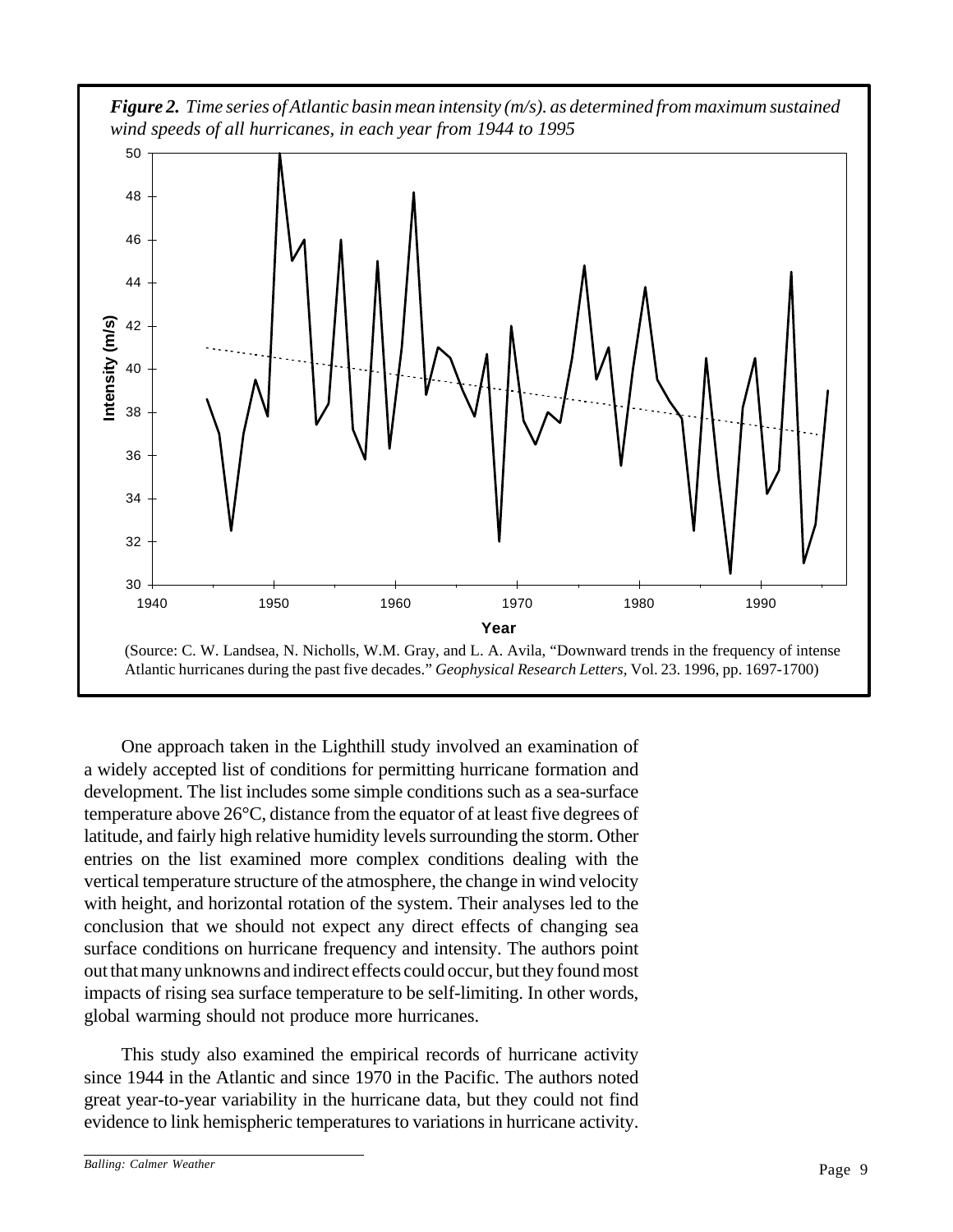*Landsea reconfirmed the view that hurricane frequency and intensity were not increasing over the past five decades.*

Not surprisingly, their article stirred-up the debate on the hurricane question. Emanuel questioned the Lighthill evaluation, and suggested that both the basic physics and the empirical records of hurricane activity suggest that warming in the tropical oceans would be accompanied by an increase in the limiting intensity of actual hurricanes.<sup>21</sup> Broccoli and three colleagues also questioned the pessimistic view of the Lighthill study regarding the use of numerical climate models, and they suggested that current and future simulations hold enormous promise in providing answers to the questions surrounding future tropical storms.<sup>22</sup> In that same year, Pielke reported to the insurance industry that recent decades have been unusually quiet in terms of the number of hurricanes making landfall in Florida, and he suggested that a return to normal conditions would substantially increase hurricanes in Florida.<sup>23</sup>

Lennart Bengtsson of Germany's Max Planck Institut fur Meteorologie was one of the members of the Broccoli team that commented on the Lighthill article. One year later, Bengtsson co-authored a paper in *Tellus* entitled, "Will greenhouse gas-induced warming over the next 50 years lead to a higher frequency and greater intensity of hurricanes?"<sup>24</sup> In this study, highresolution numerical simulations with a coupled ocean-atmosphere model showed that greenhouse-induced changes would weaken the Hadley circulation that dominates the tropics but strengthen the upper-level westerlies in the vicinity of hurricane development. When compared to present day global distribution and seasonality of hurricanes, they found no changes for a doubling of a greenhouse gases. However, the number of hurricanes in the Northern Hemisphere fell from 56.2 storms per year in the present-day climate simulation to only 42 storms per year for a doubling of carbon dioxide or its equivalent. (The observed value from 1958-1977 is 54.6.) In the Southern Hemisphere, the number of hurricanes dropped from 26.8 in the present-day model run to only 11.6 storms per year. (24.5 is the observed value.) Their results on intensity were less conclusive, but they did find a tendency for reduced wind speeds in model simulations of a doubling of carbon dioxide.

<sup>21</sup> K. A. Emanuel, "Comments on 'Global climate change and tropical cyclones': Part I," *Bulletin of the American Meteorological Society*, Vol. 76 (1995), pp. 2241-2243.

<sup>&</sup>lt;sup>22</sup> A. J. Broccoli, S. Manabe, J. F. B. Mitchell, and L. Bengtsson, "Comments on 'Global climate change and tropical cyclones': Part II," *Bulletin of the American Meteorological Society,* Vol. 76 (1995), pp. 2243-2245.

<sup>&</sup>lt;sup>23</sup> R. A. Pielke, Jr., "Preparing for the past: Global warming and response to hurricanes in the U.S.," *Insurance Specialist,* Vol. 1 (1995), pp. 14-15.

<sup>&</sup>lt;sup>24</sup> L. Bengtsson, M. Botzet, and M. Esch, "Will greenhouse gas-induced warming over the next 50 years lead to a higher frequency and greater intensity of hurricanes?" *Tellus,* Vol. 48A (1996), pp. 57-73.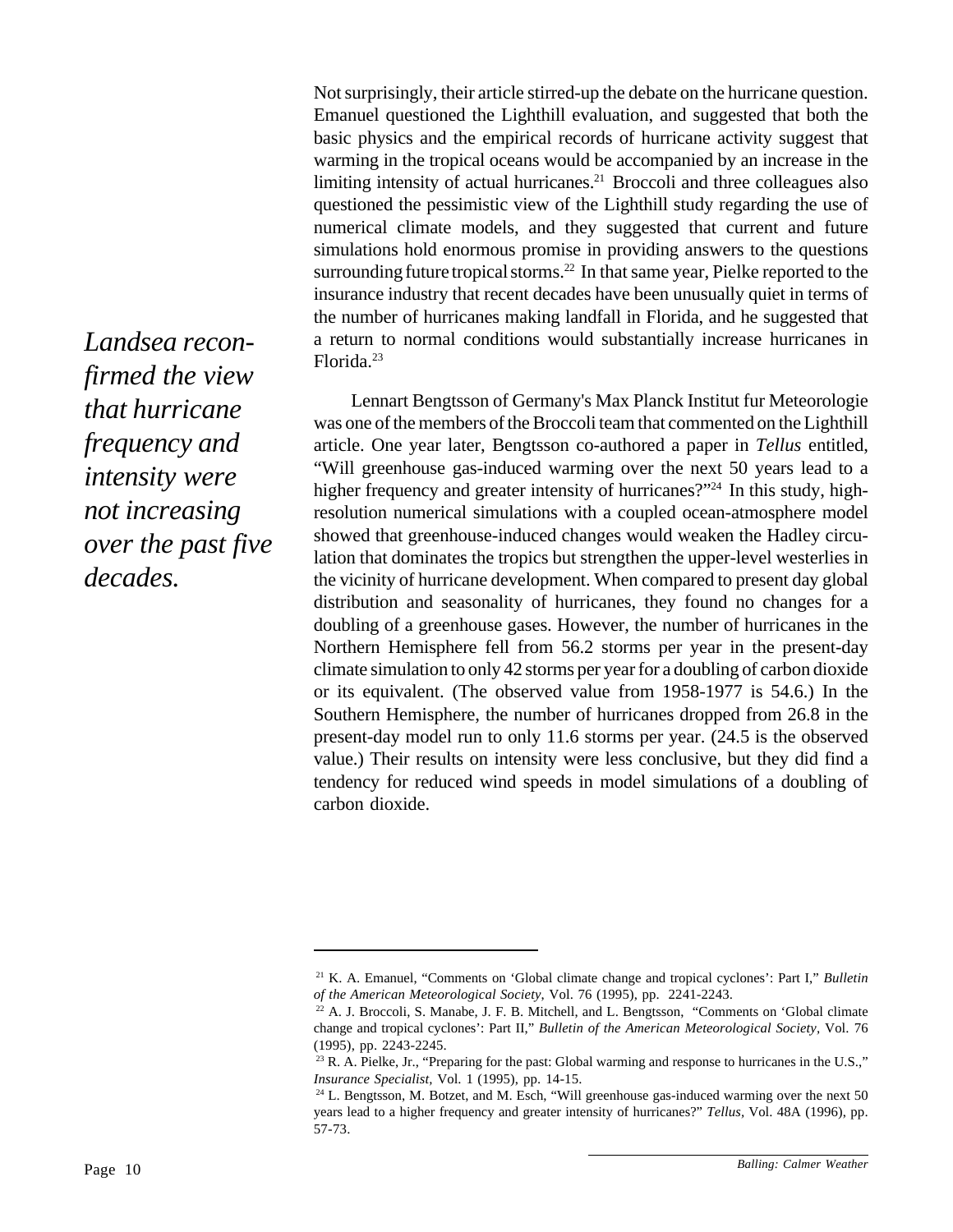Another article by Landsea et al. reconfirmed the view that hurricane frequency and intensity were not increasing over the past five decades.<sup>25</sup> This study examined Atlantic hurricanes from 1944, when aircraft reconnaissance began in the Atlantic, to the present. The researchers found that "a long-term (five decade) downward trend continues to be evident primarily in the frequency of intense hurricanes. In addition, the mean maximum intensity (i.e., averaged over all cyclones in a season) has decreased." A plot of the mean intensity (Figure 2, page 9) clearly shows this downward trend during a time of greatest buildup of greenhouse gases. Landsea et al. are fully aware that hurricanes occur in other ocean basins, but the data quality problems from other parts of the world preclude similar analyses from other locations.



<sup>25</sup> C. W. Landsea, N. Nicholls, W.M. Gray, and L. A. Avila, "Downward trends in the frequency of intense Atlantic hurricanes during the past five decades." *Geophysical Research Letters,* Vol. 23 (1996), pp. 1697-1700.

Page 11 *Balling: Calmer Weather*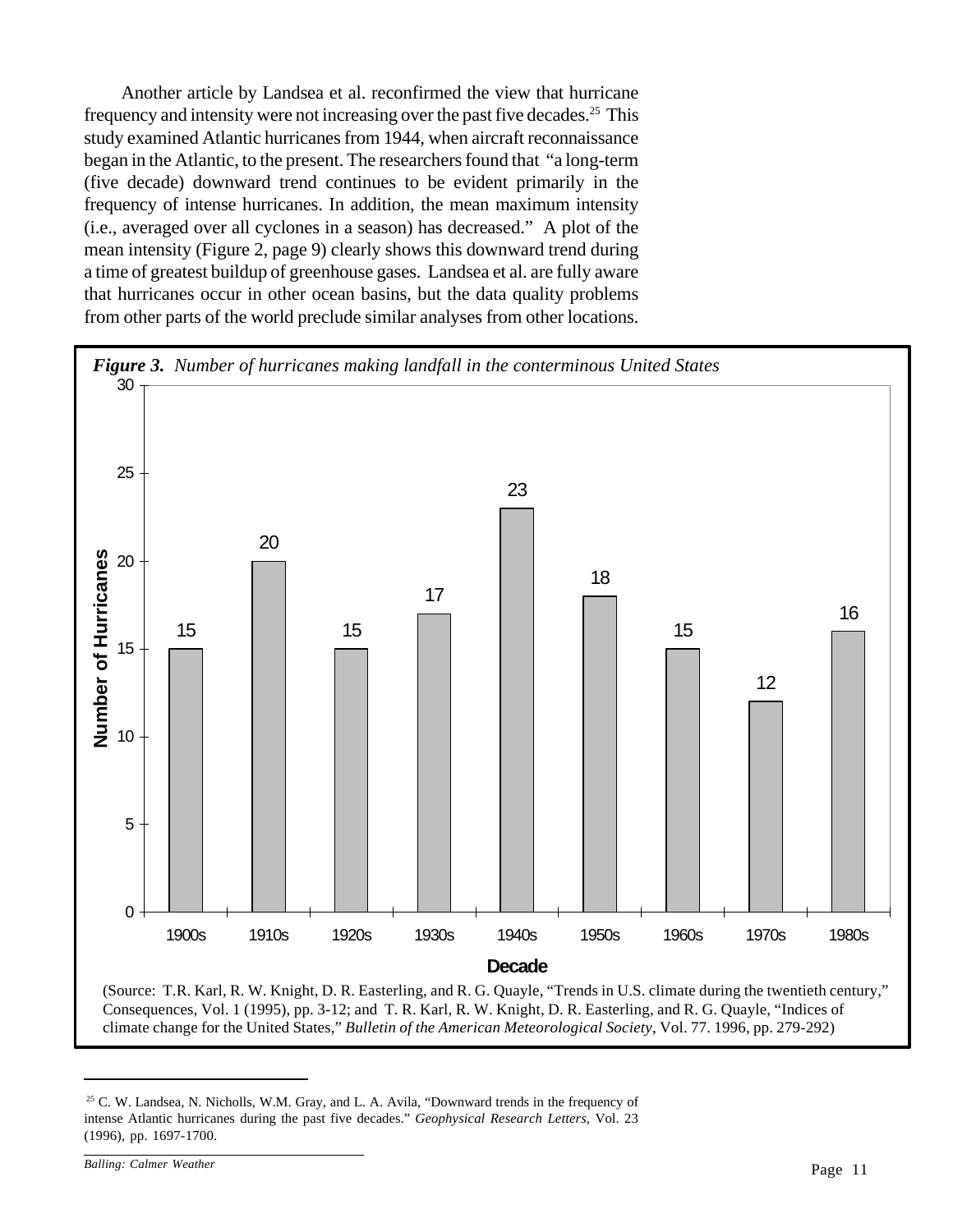This downward trend in Atlantic basin hurricanes over the past five decades is certainly interesting, but it raises a question about trends prior to the 1940s. Hard evidence is difficult to find for storms that moved through the Atlantic prior to the World War II. However, in 1995 and 1996 Karl et al. examined records of the number and intensity of hurricanes that reached the continental United States over the past century.<sup>26</sup> Their research showed that the number of hurricanes making landfall in the United States has decreased from the 1940s through the 1980s, but their records also showed an increase in storms in the first half of the record (Figure 3, page 11). Over the twentieth century, no overall trend was discernible in the records. Elsner et al. looked at Atlantic hurricanes in the tropics from 1896 to 1990, and they noted a drop in these tropical hurricanes in the  $1960s<sup>27</sup>$ . The trend in tropical hurricanes was clearly downward during the past 50 years of most reliable records.

The second scientific assessment of the Intergovernmental Panel on Climate Change was published in 1996 and once again, this international body addressed the issue of increasing hurricane activity in the next century.<sup>28</sup> The IPCC has refused to endorse the apocalyptic view that a modest warming will significantly increase hurricane activity. In the Technical Summary, the IPCC group states: "Although some models now represent tropical storms with some realism for present day climate, the state of the science does not allow assessment of future changes."<sup>29</sup> Similarly, Karl et al. reported in *Scientific American* that: "Overall, it seems unlikely that tropical cyclones will increase significantly on a global scale. In some regions, activity may escalate; in others, it will lessen."<sup>30</sup> These summary statements are hardly ringing endorsements for the popular claim that we should blame hurricanes on global warming, but have received far less attention than more apocalyptic projections.

### **BLAMING WARMING?**

One of the most interesting ironies in the claims that recent hurricane activity is linked to warming is that the warming itself may not have occurred — there is strong evidence from satellite measurements that the planet has actually cooled over the past few decades (see Figure 4, page 13). Each day, measurements of microwave emissions from molecular oxygen in the lower

*The number of hurricanes making landfall in the United States has decreased from the 1940s through the 1980s.*

<sup>&</sup>lt;sup>26</sup> T.R. Karl, R. W. Knight, D. R. Easterling, and R. G. Quayle, "Trends in U.S. climate during the twentieth century," *Consequences*, Vol. 1 (1995), pp. 3-12; and T. R. Karl, R. W. Knight, D. R. Easterling, and R. G. Quayle, "Indices of climate change for the United States," *Bulletin of the American Meteorological Society,* Vol. 77 (1996), pp. 279-292.

<sup>27</sup> J. B. Elsner, G. S. Lehmiller, and T. B. Kimberlain, "Objective classification of Atlantic hurricanes," *Journal of Climate*, Vol. 9 (1996), pp. 2880-2888.

<sup>&</sup>lt;sup>28</sup> J. T. Houghton, L. G. Meira Filho, B. A. Callander, N. Harris, A. Kattenberg, and K. Maskell, eds. *Climate Change 1995: The Science of Climate Change,* (Cambridge, England: Cambridge University Press, 1996).

<sup>29</sup> Ibid., p. 44.

<sup>30</sup> T. R. Karl, N. Nicholls, and J. Gregory, "The coming climate," *Scientific American* (May 1997) pp. 79-83.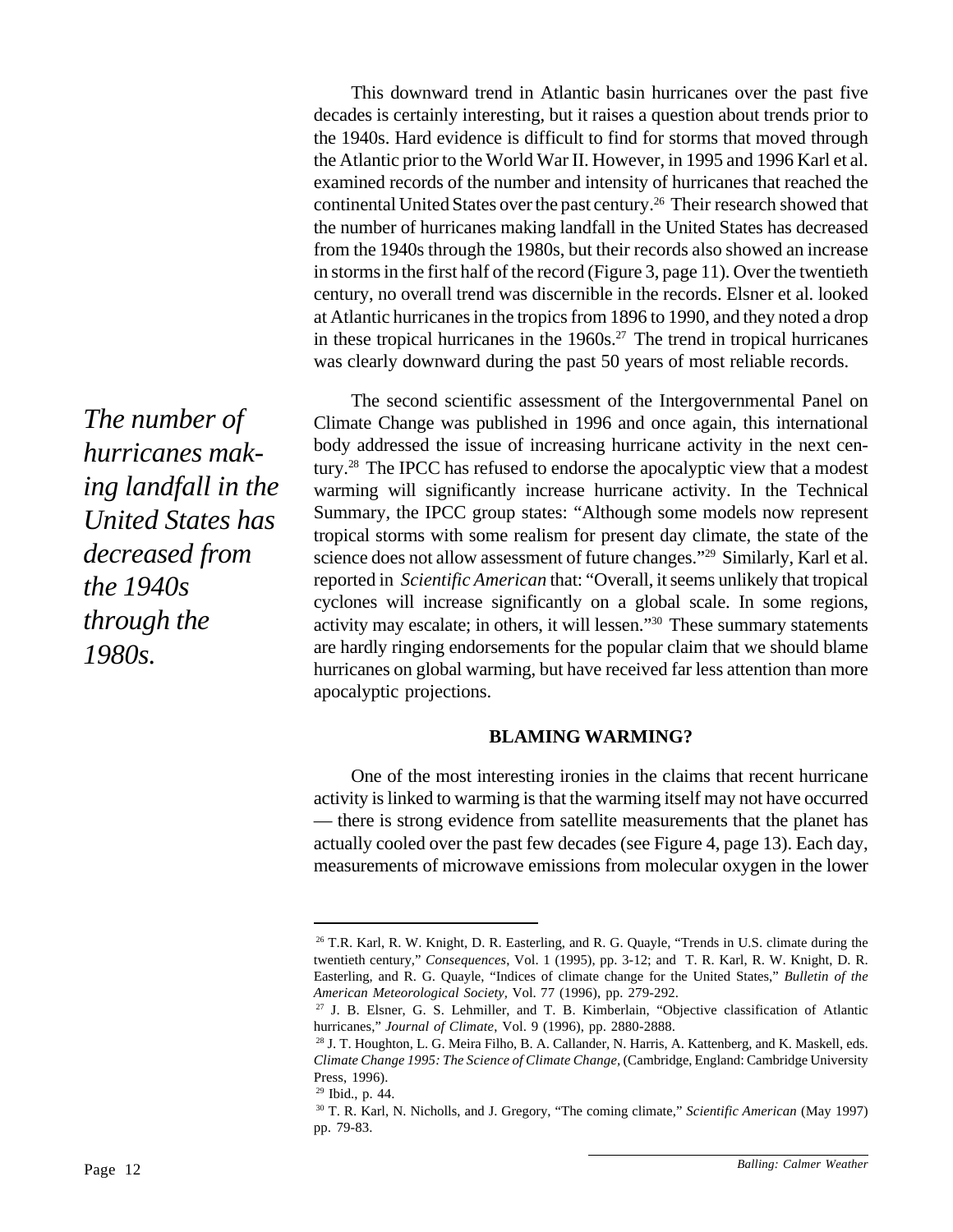eight kilometers of the atmosphere are made by instruments onboard polar orbiting satellites, and the results provide an excellent measure of lowertropospheric temperatures.31 Microwaves are able to penetrate the atmosphere with little attenuation, and the amount of energy received by the satellites is directly proportional to the temperature in the lower atmosphere. The 53.74 GHz channel is highly sensitive to the thermal emission of molecule oxygen in the middle troposphere and has little sensitivity to water vapor, the earth surface properties, or cloud variations. The polar orbits of the satellites assure that the entire earth is covered; remote and oceanic areas of the earth are covered as easily as any other part of the planet.



<sup>&</sup>lt;sup>31</sup> R. W. Spencer and J.R. Christy, "Precise monitoring of global temperature trends from satellites," *Science,* Vol. 247 (1990), pp. 1558-1562.

Page 13 *Balling: Calmer Weather*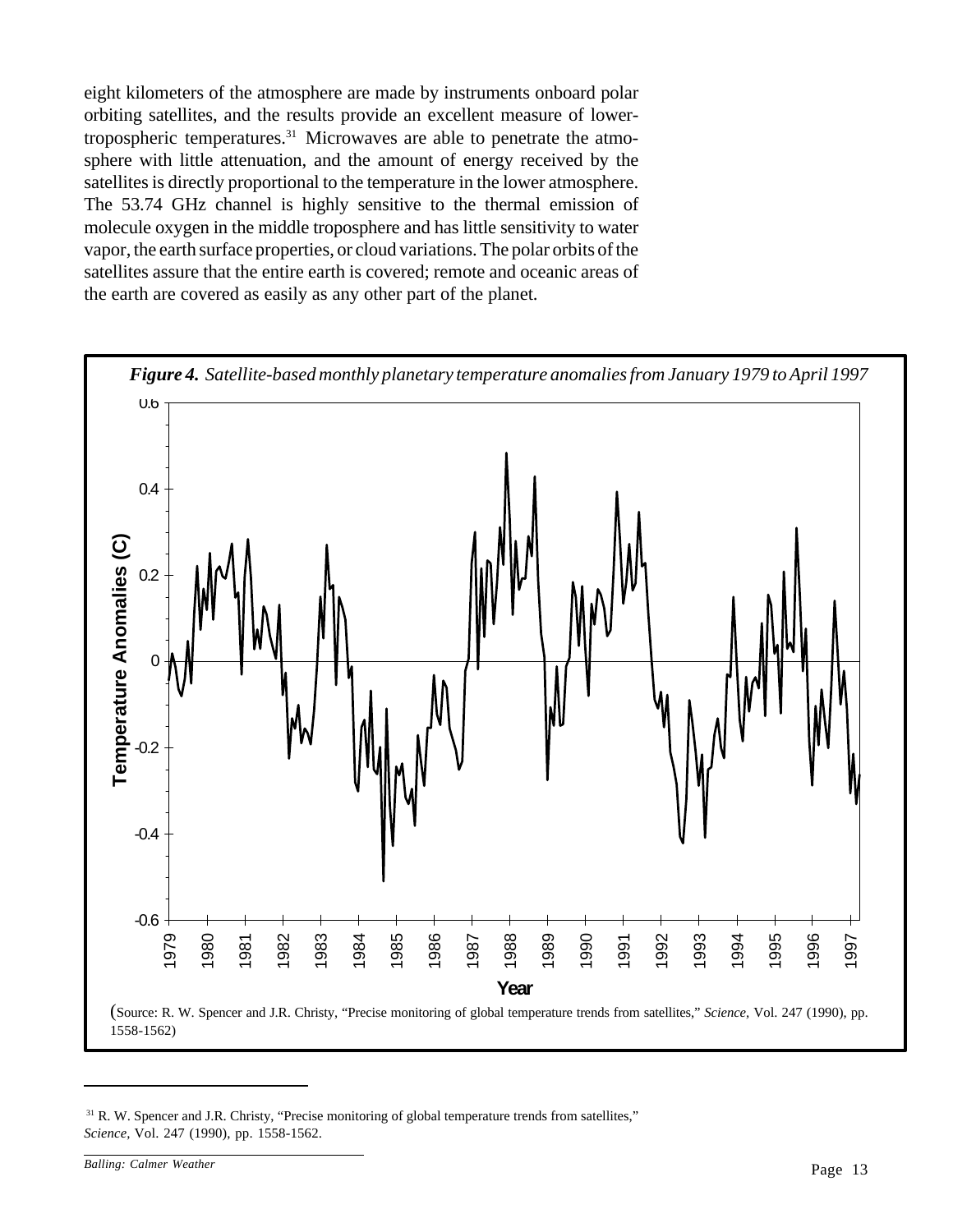As seen in Figure 4, the satellites have not observed any warming since the measurement program began in 1979. Over the period January 1979 to April 1997, the satellites have actually observed a statistically significant *cooling* of 0.09°C! Furthermore, the first four months of 1997 have been cold on the global scale with no warming in sight. Blaming hurricanes on recent warming is flawed on all fronts — not only is there little to no linkage between global warming and hurricane activity, but there seems to have been no warming in recent decades either. But as we see on the *Newsweek* cover, these facts simply make little difference in the greenhouse debate.

### **THE FUTURE**

As we have seen in this section, a highly popular view has developed that the buildup of greenhouse gases will cause the sea surface and atmospheric temperatures to rise, and this will result in an increase in the number and intensity of damaging hurricanes around the world. But as with so many other elements in the greenhouse debate, the theoretical and empirical evidence is not very supportive of this claim. Indeed, there is plenty of evidence to argue that the greenhouse effect will suppress hurricane activity.

In terms of direct effects, the information we have today does not predict any increase in the number of hurricanes in the future. Similarly, the mean intensity of the hurricanes that develop is not likely to increase. Emanuel's research has survived a decade of debate, and should there be a substantial warming in the tropical sea surface, the upper limit of hurricane intensity probably will rise, and over a long time period, a few very powerful hurricanes may develop.

A compounding factor exists that may make detection of any changes more difficult than ever. It is well known that interannual variations in El Nino and La Nina have a significant impact on hurricane activity.<sup>32</sup> During the El Nino periods with warm water off the Pacific coast of South America, the upper-level winds over the Atlantic increase, hurricane development and maintenance are inhibited, and the number of hurricanes as well as hurricane days are reduced. Alternatively, the cold water phase, called La Nina, tends to be associated with increased hurricane activity in the Atlantic. The overriding problem here is that Meehl and Washington have presented results from climate model simulations showing that an increase in the atmospheric concentration of greenhouse gases could lead to climatic anomalies in the tropical Pacific that are similar to the quasi-periodic (and natural) El Nino events.<sup>33</sup> This finding further complicates the problem of

*There is strong evidence from satellite measurements that the planet has actually cooled over the past few decades.*

<sup>32</sup> W. M. Gray, "Atlantic seasonal hurricane frequency. Part 1: El Nino and 30 mb quasi-biennial oscillation influences," *Monthly Weather Review,* Vol. 112 (1984), pp. 1649-1668.

<sup>33</sup> G. A. Meehl and W.M. Washington, "El Nino-like climate change in a model with increased atmospheric CO<sub>2</sub> concentrations," *Nature*, Vol. 382 (1996), pp. 56-60.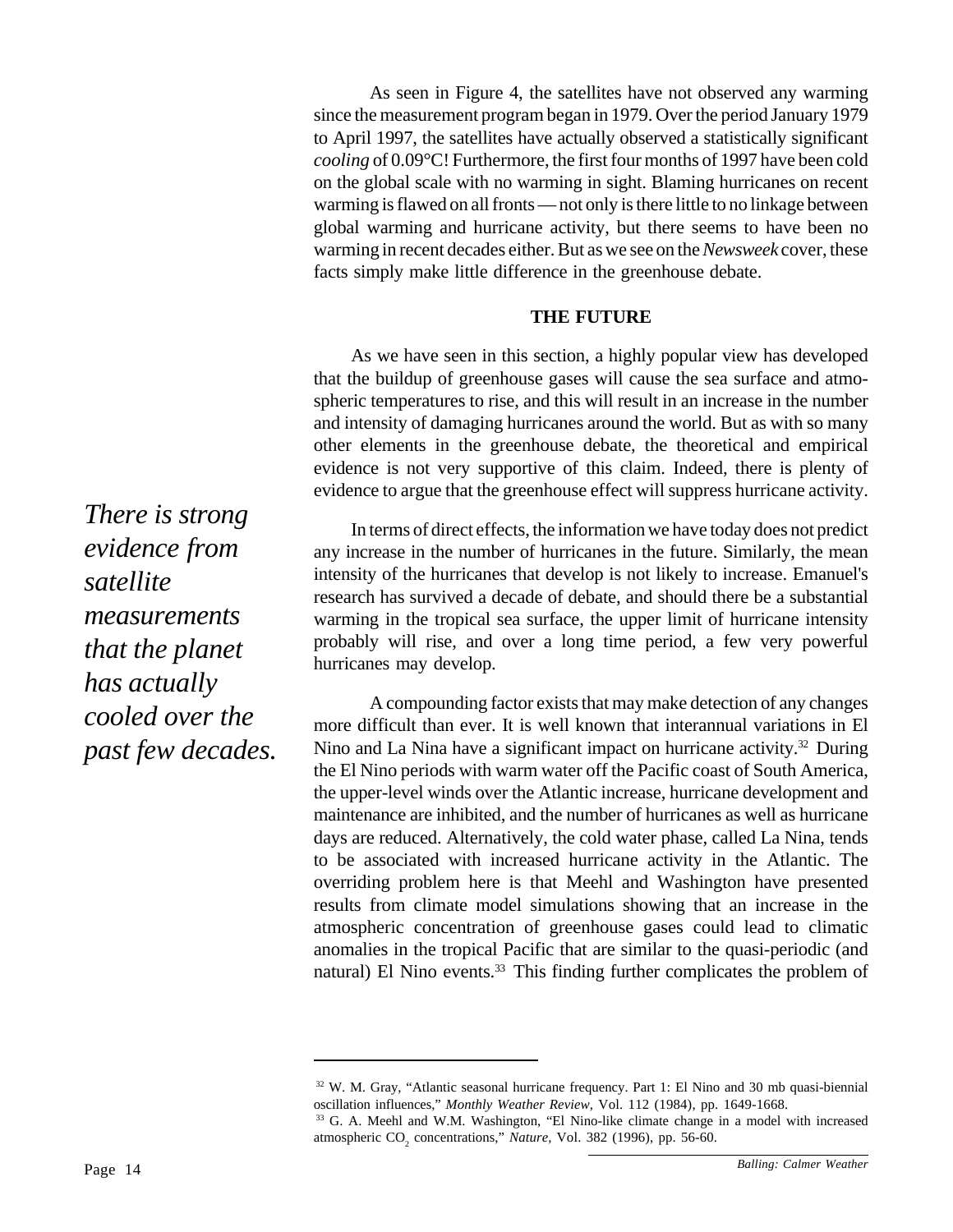untangling natural variations in hurricane activity from the effects of humans increasing the concentration of greenhouse gases in the atmosphere.

questions — the month-to-month information flow in the greenhouse debate gives it a flavor unlike many similar debates in science. But if your insurance company raises your rates in the name of increased hurricane risk, get skeptical, get the facts, and get the truth working for you. It is easy to go along

expect an increase in hurricane activity throughout the upcoming century.

*There is plenty of evidence to argue that the greenhouse effect will suppress hurricane activity.*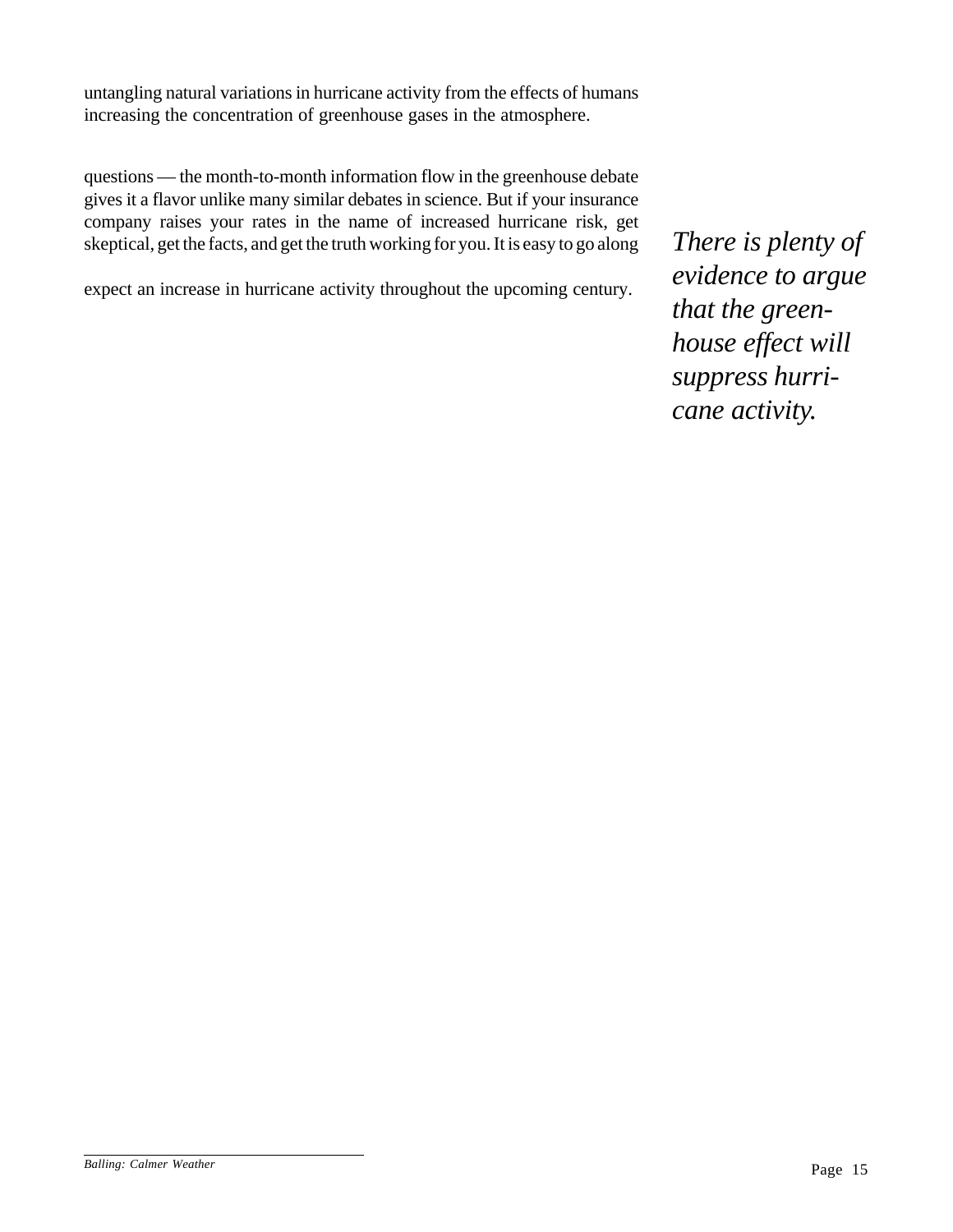### **ABOUT THE AUTHOR**

Robert C. Balling, Jr. is Director of the Office of Climatology and Associate Professor of geography at Arizona State University. He is the author of *The Heated Debate: Greenhouse Prediction vs. Climate Reality* (1992) and co-author (with Martin Williams) of *Interactions of Desertification and Climate* (1994). He also contributed the chapter "Global Warming: Messy Models, Decent Data, and Pointless Policy" to *The True State of the Planet* (1995). An active participant in the greenhouse debate, Dr. Balling has published over 70 articles in the professional scientific literature. Dr. Balling is currently serving as a climate consultant to the United Nations, the World Meteorological Organization, and the Intergovernmental Panel on Climate Change. He received an M.A. from Bowling Green State University and a Ph.D. from the University of Oklahoma.